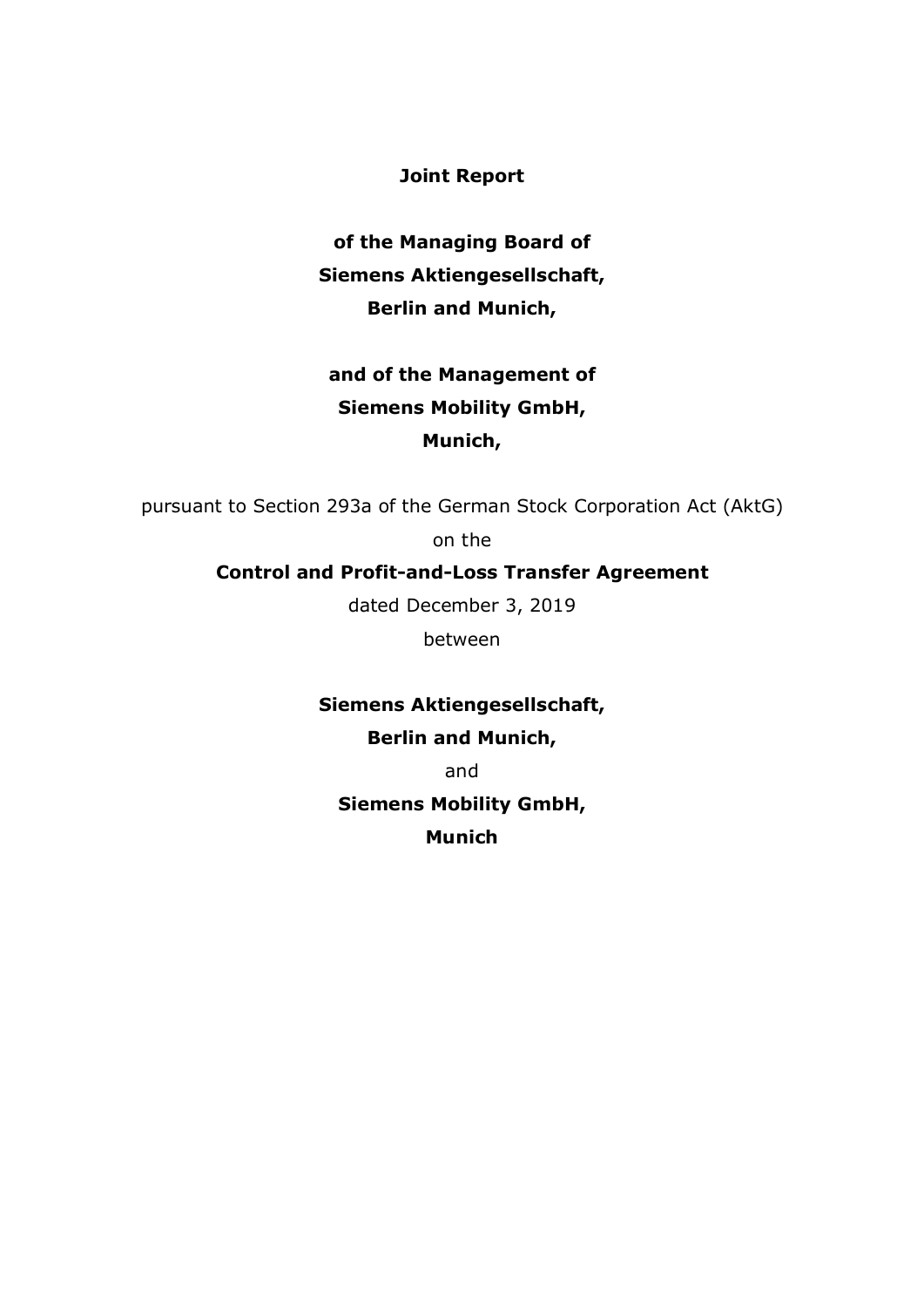### **1. Introduction**

On December 3, 2019, Siemens Aktiengesellschaft, with registered offices in Berlin and Munich, registered with the register of companies at the District Court of Charlottenburg under registration number HRB 12300 B and with the register of companies at the District Court of Munich under registration number HRB 6684 (hereinafter referred to as "Siemens AG"), and Siemens Mobility GmbH, with registered office in Munich, registered with the register of companies at the District Court of Munich under registration number HRB 237219 (hereinafter referred to as "Subsidiary"), entered into a Control and Profit-and-Loss Transfer Agreement (hereinafter referred to as "Agreement") pursuant to which the Subsidiary subordinates its management to Siemens AG and undertakes to transfer its entire profits to Siemens AG, while Siemens AG undertakes to compensate losses incurred by the Subsidiary.

The Managing Board of Siemens AG and the Management of the Subsidiary are submitting the following Joint Report pursuant to Section 293a of the German Stock Corporation Act (AktG).

#### **2. Contracting Parties to the Agreement**

The contracting parties to the Agreement are Siemens AG and Siemens Mobility GmbH.

### **2.1 Siemens AG**

Siemens AG is an exchange-listed German stock corporation (*Aktiengesellschaft*) and the parent company of the Siemens Group. The Siemens Group is a globally operating technology company and had approximately 385,000 employees worldwide as of September 30, 2019, on the basis of continuing and discontinued operations.

The members of the Managing Board of Siemens AG are: Joe Kaeser (President and Chief Executive Officer), Dr. Roland Busch, Lisa Davis, Klaus Helmrich, Janina Kugel, Cedrik Neike, Michael Sen, and Prof. Dr. Ralf P. Thomas.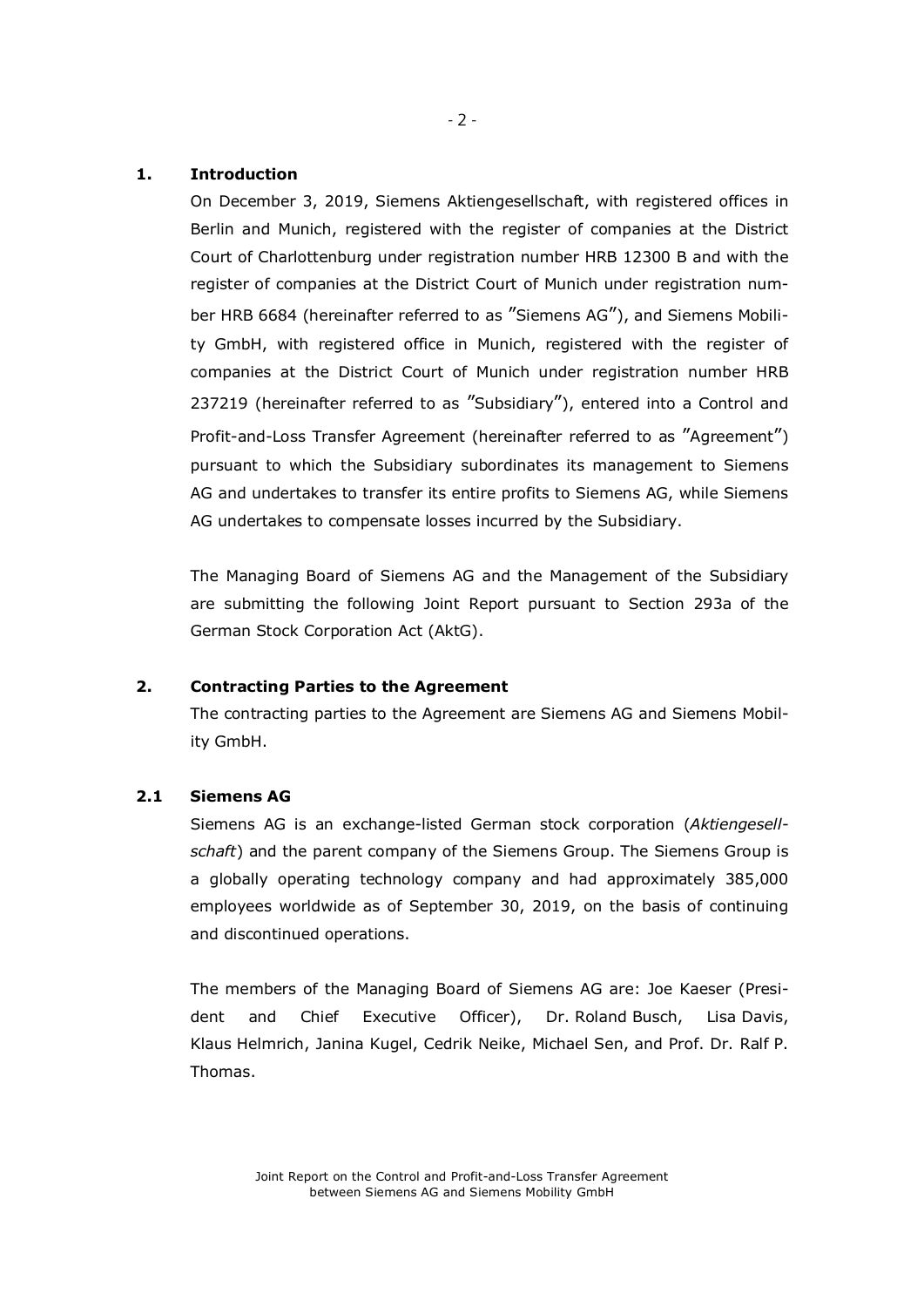Siemens AG is legally represented by two members of the Managing Board, or by one member of the Managing Board jointly with a "Prokurist" (holder of a special statutory authority, referred to as "Prokura", granted in accordance with Section 48 of the German Commercial Code (HGB)). Otherwise Siemens AG shall be represented by "Prokurists" or other duly authorized signatories to the extent authorized by the Managing Board.

The members of the Supervisory Board of Siemens AG are: Jim Hagemann Snabe (Chairman), Birgit Steinborn (First Deputy Chairwoman), Werner Wenning (Second Deputy Chairman), Dr. Werner Brandt, Michael Diekmann, Dr. Andrea Fehrmann, Bettina Haller, Robert Kensbock, Harald Kern, Jürgen Kerner, Dr. Nicola Leibinger-Kammüller, Benoît Potier, Hagen Reimer, Dr. Norbert Reithofer, Dame Nemat Shafik, Dr. Nathalie von Siemens, Michael Sigmund, Dorothea Simon, Matthias Zachert and Gunnar Zukunft.

The fiscal year of Siemens AG runs from October 1 to September 30 of the following year.

As a resident German corporation, Siemens AG is fully subject to corporation tax (KSt) and municipal trade tax (GewSt) in Germany.

#### **2.2 Siemens Mobility GmbH**

The Subsidiary is registered with the Register of companies at the District Court of Munich under registration number HRB 237219 under the name "Siemens Mobility GmbH" with subscribed capital of  $\epsilon$ 50,000,000. The capital contributions for the shares have been paid in full. Siemens AG is the sole shareholder.

The fiscal year of the Subsidiary runs from October 1 to September 30 of the following year.

The Managing Directors of the Subsidiary are Sabrina Soussan, Michael Peter and Karl Blaim. The Subsidiary shall be represented by two Managing Directors or by one Managing Director jointly with a "Prokurist" (holder of a special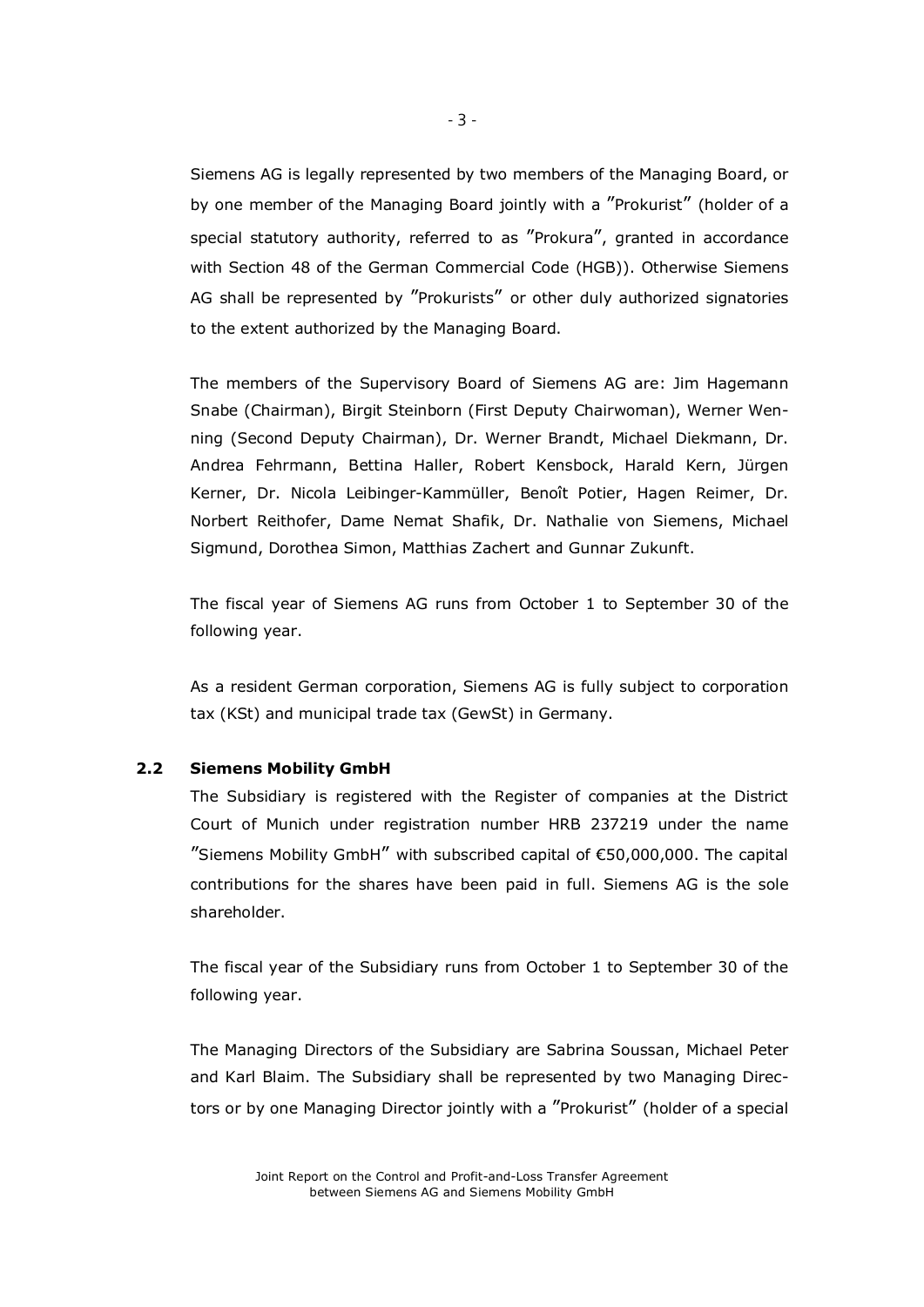statutory authority, referred to as "Prokura", granted in accordance with Section 48 of the German Commercial Code (HGB)). Otherwise the Subsidiary shall be represented by "Prokurists" or other duly authorized signatories to the extent authorized by the Managing Directors.

Under the agreement dated February 21, 2018, Siemens AG contributed "Mobility", its legally dependent unit under fiscal law including the business activities Rail Systems, Railway Gears and Components and the respective service activities (hereinafter referred to as "Unit"), consisting of all the assets and obligations attributable to the Unit, to the Subsidiary. This contribution was made at the carrying amounts in the commercial accounts and with economic effect as of August 1, 2018.

In connection with this contribution the subscribed capital was increased to a total of €50,000,000 which was registered with the register of companies on August 9, 2018.

The object of the Subsidiary is the research and development, production, sales and distribution as well as operation and maintenance of products, systems, installations and solutions within the mobility sector, in particular with regard to electrification, automation and digitalization, as well as rendering the related services.

Siemens Mobility GmbH was founded in November 2017 under the name "Blitz 17-575 GmbH" with a subscribed capital of €25.000 and renamed to Siemens Mobility GmbH thereafter. The company started its operating activities only when taking over the Unit.

The financial statements in accordance with the German Commercial Code (HGB) as of September 30, 2019, the first full fiscal year after taking over the Unit, show total assets of €5,226 Million and revenues of €4,329 Million. The annual net income amounts to €49 Million.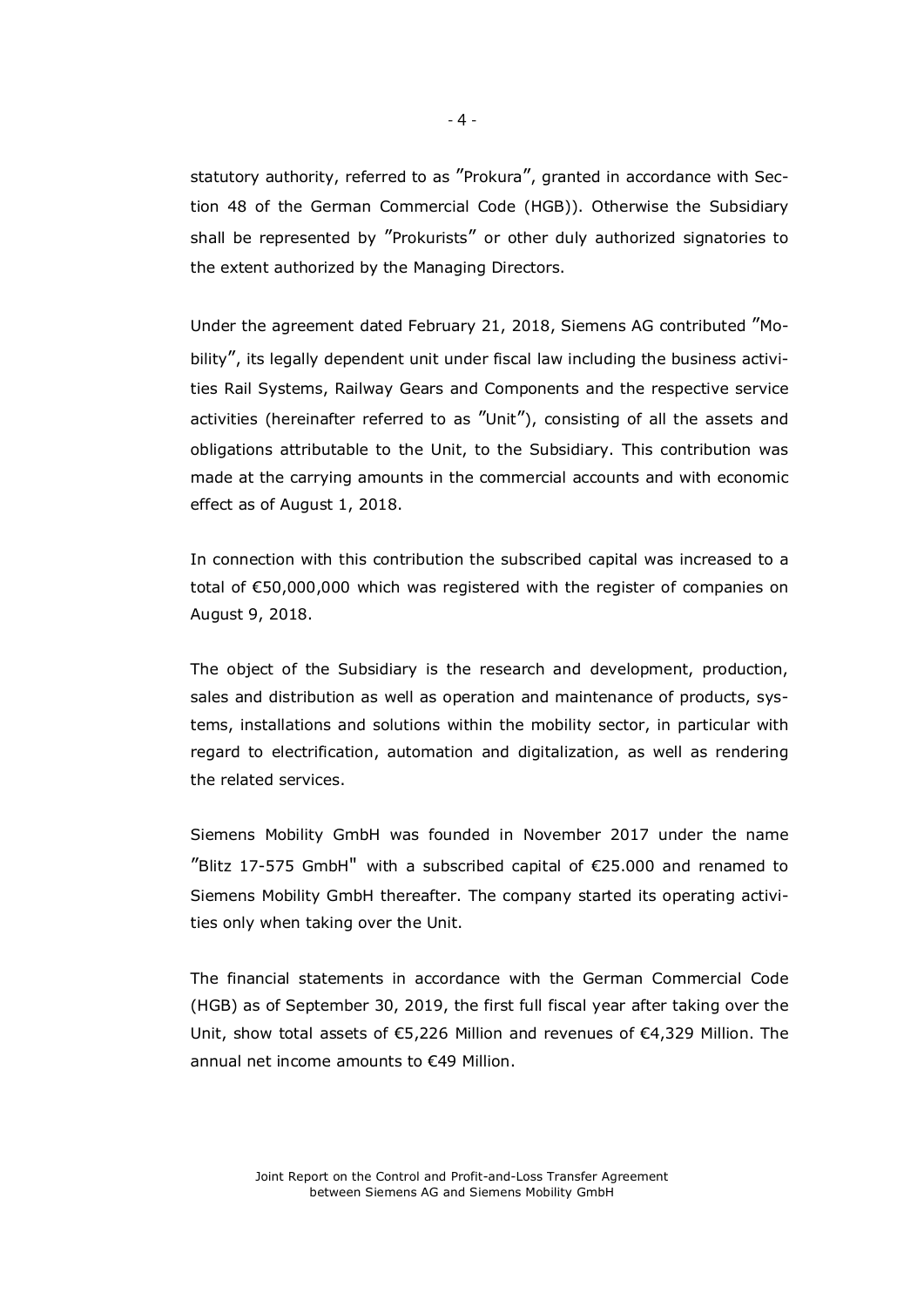In principal it can be expected that Siemens Mobility GmbH will grow in line with market growth and will generate solid profits as well as cash flows out of the operating business. In fiscal year 2019/2020, revenues of Siemens Mobility GmbH in a range of four to five billion Euro are expected. On a short term basis, there may be volatility in revenue and profit because of deferred revenue recognition according to accounting principles in the German Commercial Code (HGB). Starting fiscal year 2019/2020, a license fee for the trademark "SIEMENS" will affect the profitability.

All in all, from today's perspective, the current net assets, financial position and results of operations and those anticipated on the basis of current assessments do not indicate that the Subsidiary might claim an entitlement to the assumption of losses in the fiscal years 2019/2020 to 2021/2022 against Siemens AG.

The Subsidiary is integrated in the financing structure of the Siemens Group, in particular through participation in the cash management system, including cash pooling, of Siemens AG. The Subsidiary also participates in exchange rate and commodity price hedging of the Siemens Group and utilizes guarantees or other security of the Siemens Group.

The Subsidiary had 13.038 employees as of September 30, 2019. The Subsidiary has a Supervisory Board that is composed in accordance with the German Co-determination Act (MitbestG) of eight shareholder representatives and eight employee representatives. Members of the supervisory board are:

Dr. Roland Busch (Chairman), Bettina Haller (Deputy Chairwoman), Alia Al Refai, Thorsten Groeger, Nina Günther, Silke Holzschuh-Reick, Torsten Kaminski, Dr. Horst Kayser, Anatoli Klassen, Martina Maier, Dr. Christian Pfeiffer, Matthias Rebellius, Sabine Reichel, Heinz Spörk, Dr. Jürgen Wagner and Klaus-Dieter Weber.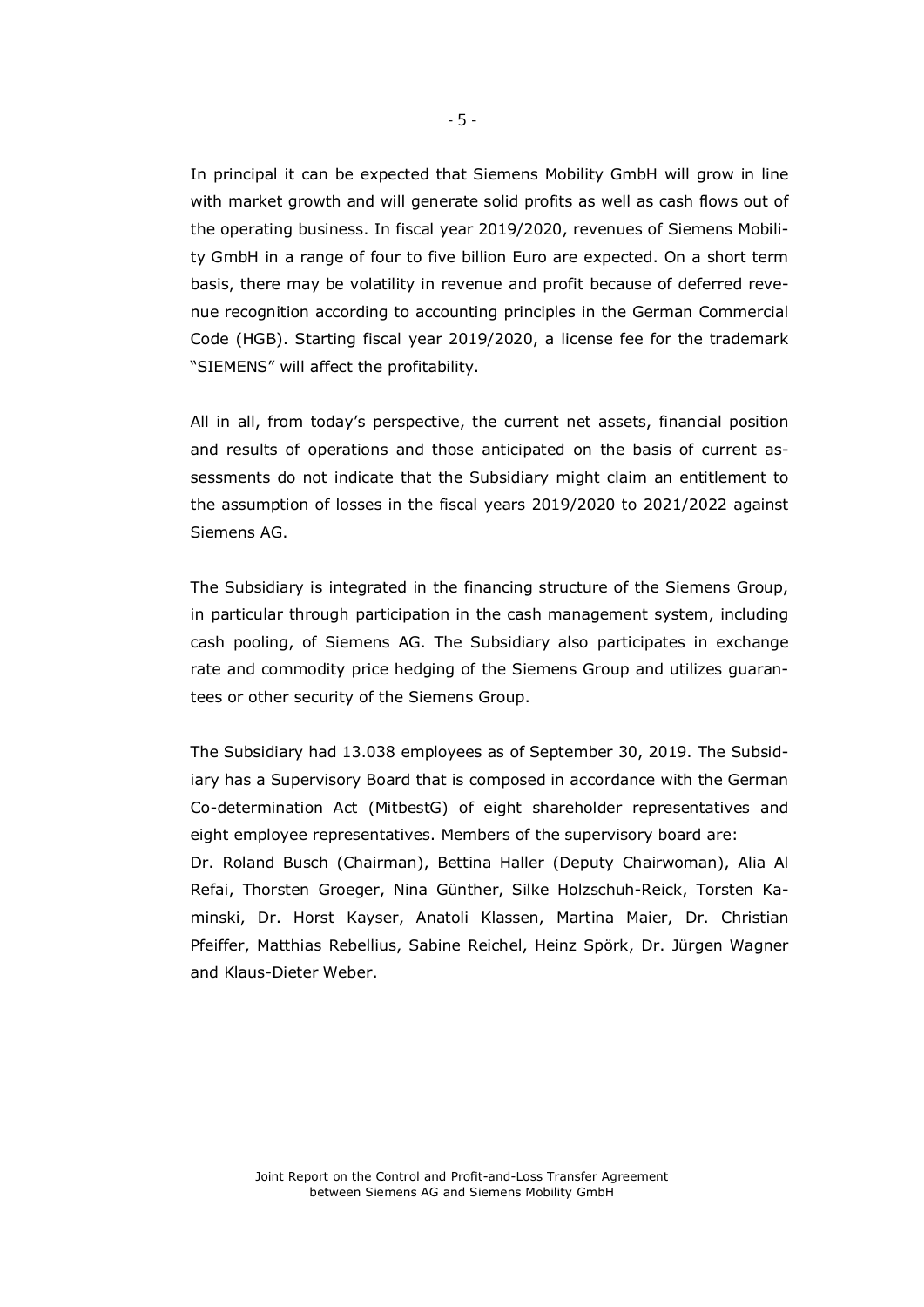# **3. Legal and economic reasons for concluding the Agreement; Implications of the Agreement**

The objective of the Agreement is to create a fiscal unity (*Organschaft*) for purposes of German corporation tax and municipal trade tax between Siemens AG and the Subsidiary as of fiscal year 2019/2020 and to strengthen the Subsidiary's organizational integration in Siemens AG required for an existing fiscal unity (*Organschaft*) for purposes of value-added tax.

Under this fiscal unity (*Organschaft*) regime, profits and losses of the Subsidiary as the fiscal subsidiary company (*Organgesellschaft*) are directly attributed for tax purposes to Siemens AG as the fiscal parent company (*Organträgerin*). Consequently, positive and negative results at the level of Siemens AG can be netted for tax purposes. Depending on the taxable earnings situation of the companies forming part of the fiscal unity (*Organschaft*), this may result in tax advantages. Without this Agreement, such netting of results for tax purposes would not be possible.

In addition, as part of the fiscal unity (*Organschaft*) profits are transferred to Siemens AG without an additional tax burden. Without a fiscal unity (*Organschaft*), profits generated by the Subsidiary could at best be distributed to Siemens AG by way of a distribution of profits; in this event, Siemens AG would be subject to German corporation tax and municipal trade tax under current tax laws with respect to 5 percent of the profit distribution.

The conclusion of the Agreement does not involve any changes in the participation quotas held in the contracting parties.

From the perspective of Siemens AG shareholders, the Agreement will not have any special consequences apart from Siemens AG's commitment to assume the Subsidiary's losses, in particular because there will be no compensation payment and financial settlement with outside shareholders.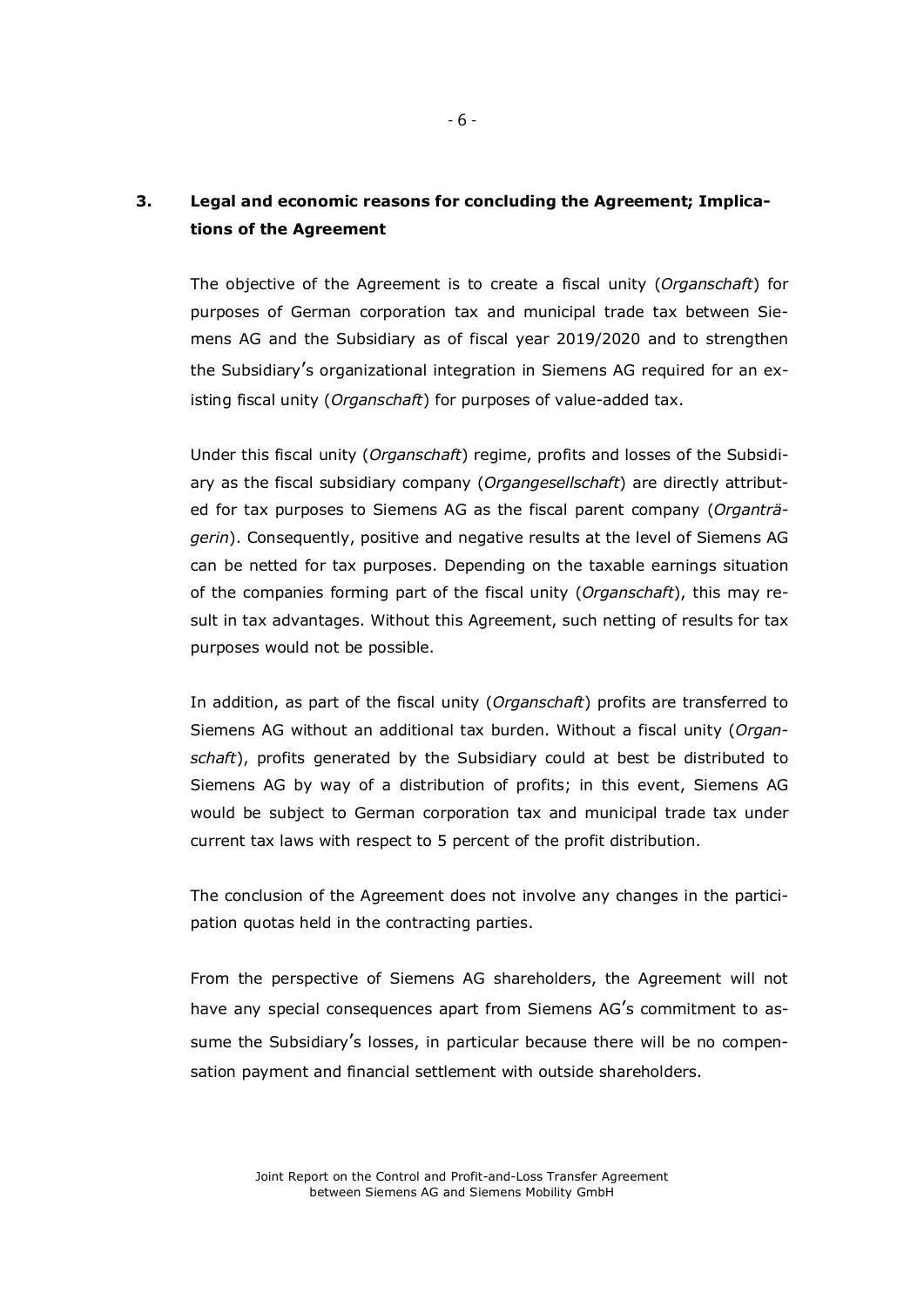Under the Agreement, the Subsidiary shall subordinate the management of its company to Siemens AG. Siemens AG shall thereafter have the right to give instructions to the Management of the Subsidiary on how the Subsidiary is to be managed. The Management of the Subsidiary shall be obliged to obey the instructions. As a result, the Subsidiary's organizational integration in Siemens AG required for fiscal unity (*Organschaft*) between Siemens AG and the Subsidiary for purposes of value-added tax will be strengthened.

Owing to the inclusion of the Subsidiary in the fiscal unity (*Organschaft*) with Siemens AG for purposes of value-added tax, domestic services and goods provided between the Subsidiary and Siemens AG and other fiscal subsidiary companies of Siemens AG are non-taxable internal revenues on which no value-added tax is owed. The entrepreneur within the meaning of the Value-Added Tax Act (UStG) is Siemens AG as the fiscal parent company. The value-added tax for the fiscal unity (*Organschaft*) is owed by Siemens AG and the latter is entitled to value-added tax refunds. Compensation based on the causation principle is paid *inter partes* between Siemens AG and the Subsidiary.

In particular, the fiscal unity (*Organschaft*) for purposes of value-added tax simplifies administration. Moreover, any non-deductible input taxes can be avoided if deduction of input tax for received goods and services between the companies were to be denied without the existence of the fiscal unity (*Organschaft*).

#### **4. Alternatives to concluding the Agreement**

There is no economically rational alternative to concluding the Agreement.

Pursuant to Section 14 (1) of the German Corporation Tax Act (KStG) in combination with Section 17 (1) sentence 1 of the German Corporation Tax Act (KStG), the conclusion of this Agreement is a mandatory prerequisite for the fiscal unity (*Organschaft*) for purposes of German corporation tax and municipal trade tax between the Subsidiary as the fiscal subsidiary company (*Organgesellschaft*) and Siemens AG as the fiscal parent company (*Organträ-*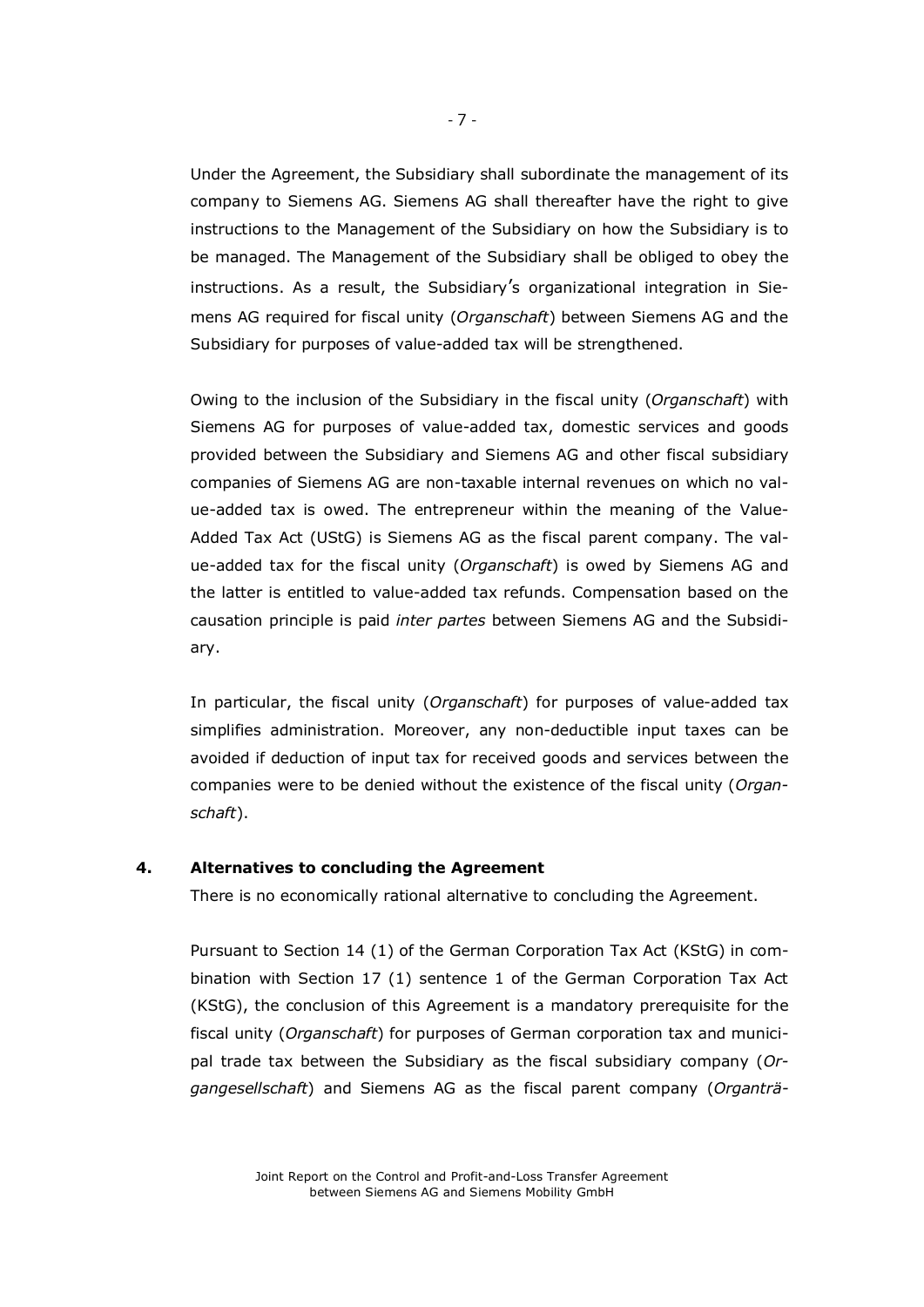*gerin*). Therefore, the resulting tax advantages (cf. paragraph 3 above) can only be obtained by means of the Agreement.

In particular, a transformation of the Subsidiary into a partnership (*Personengesellschaft*) by change of legal form (*formwechselnde Umwandlung*) does not lead to a comparable result for tax purposes, as the Subsidiary's earnings would be subject to German municipal trade tax at the partnership level, whereas in the case of a fiscal unity (*Organschaft*) they are taxable at the level of the fiscal parent company (*Organträgerin*) and can there be offset against the fiscal parent company's positive or negative income.

In contrast, a mere control agreement in accordance with Section 291 (1) sentence 1 of the German Stock Corporation Act (AktG) will not serve as an equivalent alternative because a fiscal unity (*Organschaft*) for purposes of corporation tax and municipal trade tax cannot be created with the Subsidiary if the Subsidiary is under no obligation to transfer profits.

A merger of the Subsidiary with and into Siemens AG is also not a preferable option because the Subsidiary would then lose its legal independence, which would run counter to the objective of legal independence of the Mobility business.

# **5. Explanation of the Agreement**

The Agreement is a control and profit-and-loss transfer agreement and thus an enterprise agreement pursuant to Section 291 (1) sentence 1 of the German Stock Corporation Act (AktG). It requires the approval of the Annual Shareholders' Meeting of Siemens AG and the Shareholders' Meeting (*Gesellschafterversammlung*) of the Subsidiary and must be registered in the register of companies at the registered office of the Subsidiary. The Agreement is to be submitted for approval to the Annual Shareholders' Meeting of Siemens AG on February 5, 2020 and is expected to be submitted for approval to the Shareholders' Meeting of the Subsidiary in December 2019.

The following is to explain the individual provisions of the Agreement:

Joint Report on the Control and Profit-and-Loss Transfer Agreement between Siemens AG and Siemens Mobility GmbH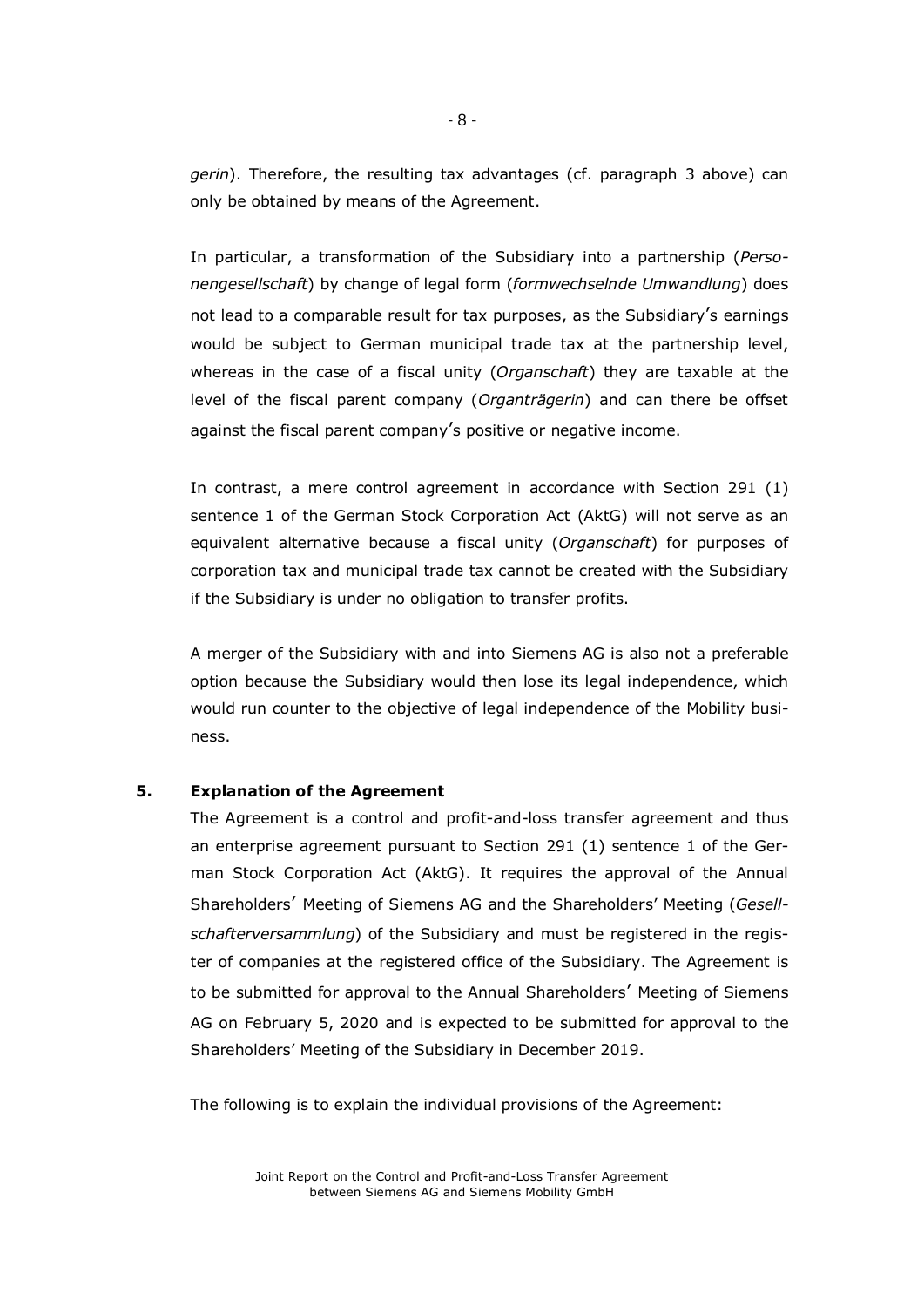#### **Control (Article 1)**

Under the Agreement, the Subsidiary shall subordinate management of its company to Siemens AG. Siemens AG shall accordingly have the right to give instructions to the Management of the Subsidiary on how the Subsidiary is to be managed (including its entire commercial sphere within the meaning of the Value-Added Tax Act (UStG)). The Management of the Subsidiary shall be obliged to obey the instructions. Notwithstanding the right to give instructions, the Subsidiary's Managing Directors are still responsible for managing and representing the Subsidiary.

#### **Transfer of profits (Article 2)**

Pursuant to Article 2.1, the Subsidiary undertakes to transfer its entire profits to Siemens AG in accordance with Section 301 of the German Stock Corporation Act (AktG). Accordingly – subject to the set-up or release of reserves – the annual net income accruing without the transfer of profits, less any loss carried forward from the previous year, an amount to be allocated to the legal reserve, and the amount blocked from distribution in accordance with Section 268 (8) of the German Commercial Code (HGB), must be transferred. In addition, Article 2.1 provides a dynamic reference to Section 301 of the German Stock Corporation Act (AktG) ("as amended from time to time"). Pursuant to Section 14 (1) sentence 1, in combination with Section 17 (1) of the German Corporation Tax Act (KStG), the transfer of profits is a mandatory prerequisite for the fiscal unity (*Organschaft*) for tax purposes between the Subsidiary and Siemens AG.

The Subsidiary is entitled, with the consent of Siemens AG, to appropriate amounts from the annual net income to other retained earnings pursuant to Section 272 (3) of the German Commercial Code (HGB) provided that this is permitted under commercial law and economically justified based on reasonable business judgment. The formation of statutory reserves is permitted. Upon request by Siemens AG, amounts appropriated to other retained earnings pursuant to Section 272 (3) of the German Commercial Code (HGB) during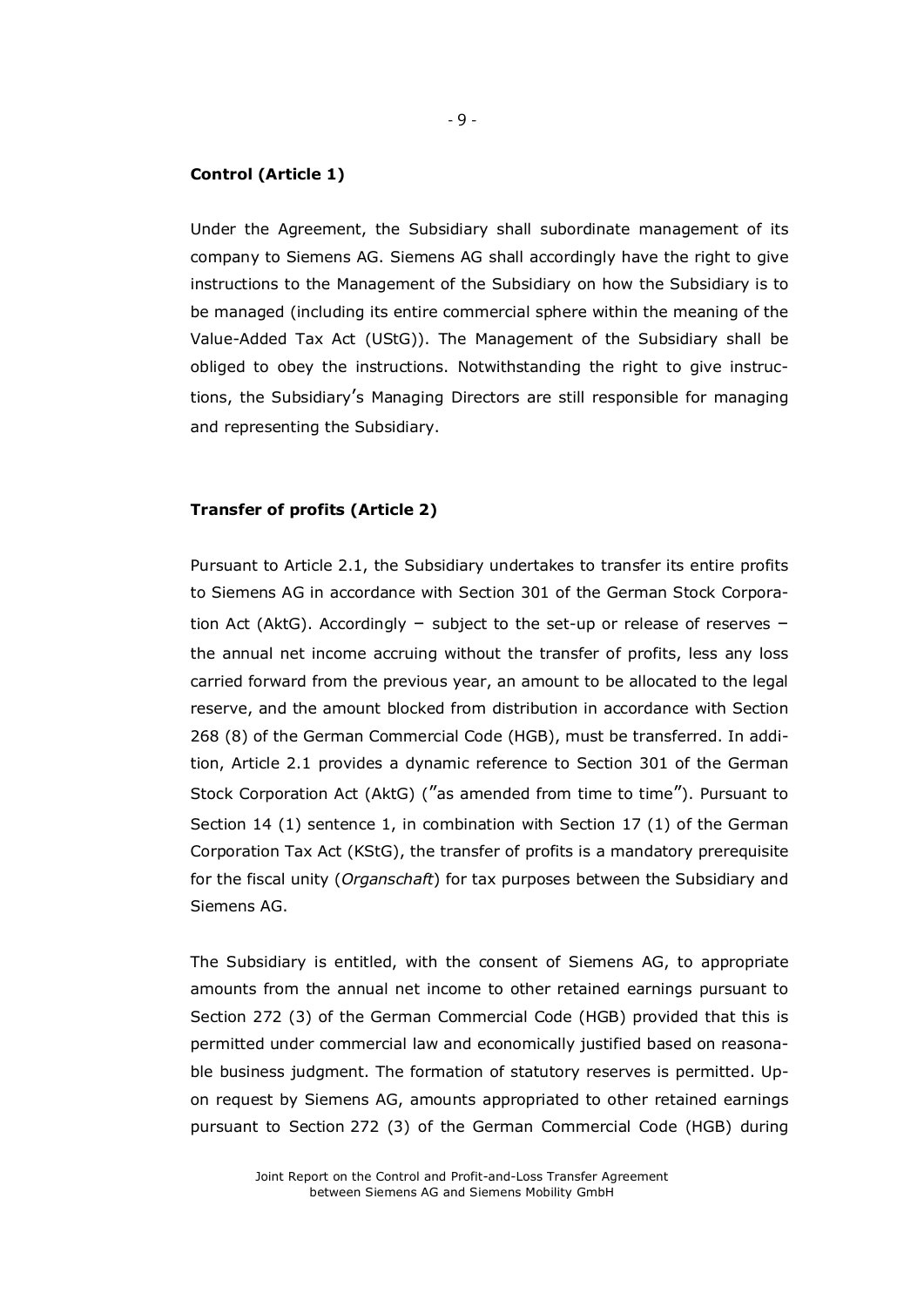the term of the Agreement shall be released and used to compensate an annual net loss or be transferred as profits. The transfer of capital reserves and retained earnings existing prior to the date of the Agreement shall be excluded. To this extent, the provisions explained above are common within the framework of a control and profit-and-loss transfer agreement.

Siemens AG may demand that the Subsidiary transfer profits in advance during the year, if and to the extent this is legally permissible. If the Agreement does not end before the end of the Subsidiary's fiscal year, the entitlement to the transfer of profits shall arise at the end of the Subsidiary's fiscal year and shall be due with that date as value date. The obligation to transfer profits shall apply retroactively as of the beginning of the Subsidiary's fiscal year in which the Agreement becomes effective by registration in the register of companies at the registered office of the Subsidiary.

# **Assumption of losses (Article 3)**

Pursuant to Article 3 of the Agreement, Siemens AG shall be obliged to assume the losses of the Subsidiary in accordance with Section 302 of the German Stock Corporation Act (AktG). It requires Siemens AG to compensate any annual net loss of the Subsidiary that is otherwise, i.e. regardless of the obligation to compensate for losses, incurred during the term of the Agreement, to the extent that such loss is not compensated by release of any amounts from the Subsidiary's other retained earnings appropriated during the term of the Agreement. In addition, Article 3.1 provides a dynamic reference to Section 302 of the German Stock Corporation Act (AktG) ("as amended from time to time"). In order for the fiscal unity (*Organschaft*) between the Subsidiary and Siemens AG to become effective, it is a mandatory prerequisite for tax purposes that Siemens AG as the fiscal parent company (*Organträgerin*) undertake to compensate any loss incurred by the Subsidiary as the fiscal subsidiary company (*Organgesellschaft*) (Section 17 of the German Corporation Tax Act (KStG)). To this extent, the provisions explained above are common within the framework of a control and profit-and-loss transfer agreement.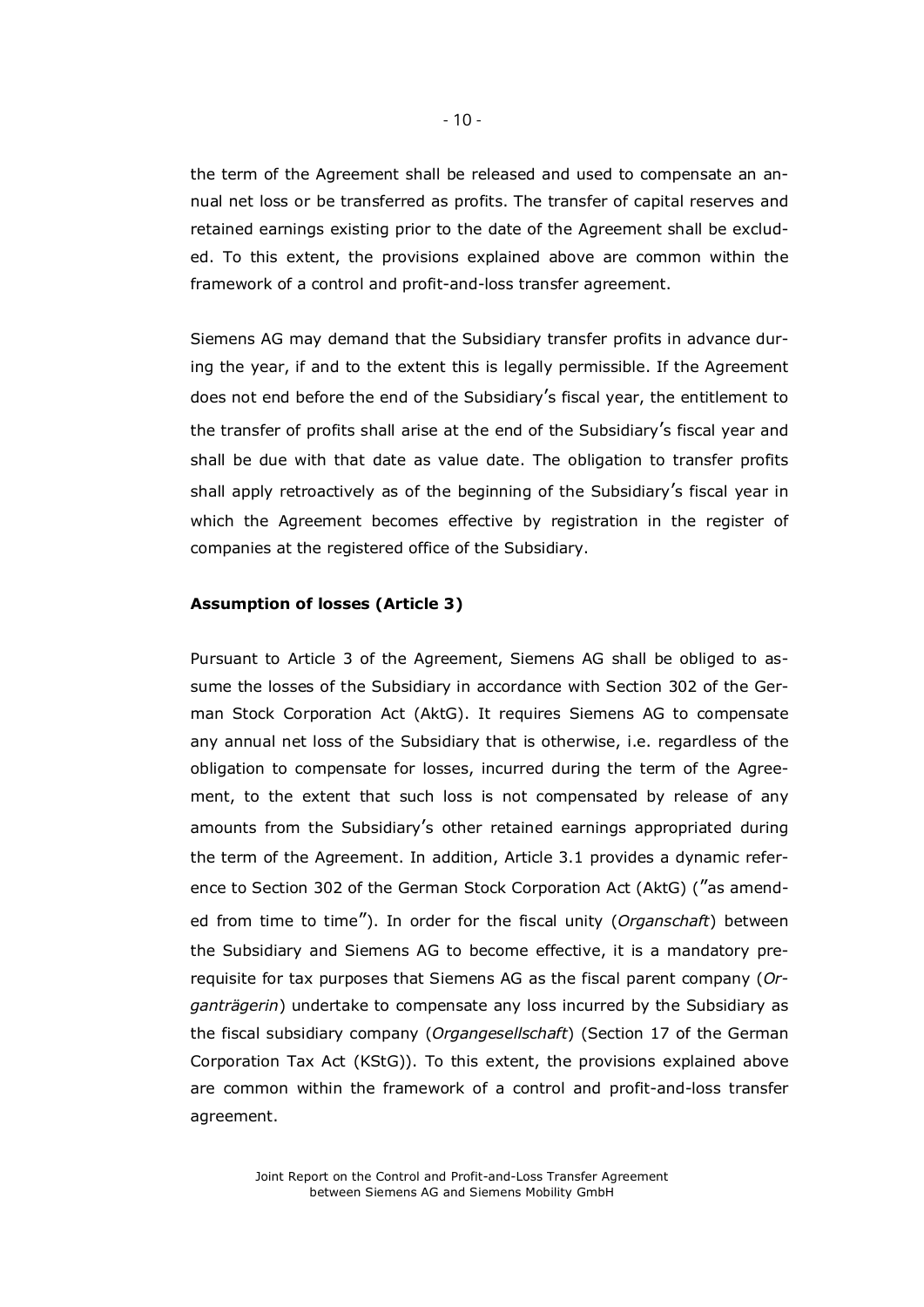If the Agreement does not end before the end of the Subsidiary's fiscal year, the entitlement to the assumption of losses shall arise at the end of the Subsidiary's fiscal year and shall be due with that date as value date. The obligation to assume losses shall apply retroactively as of the beginning of the Subsidiary's fiscal year in which the Agreement becomes effective by registration in the register of companies at the registered office of the Subsidiary.

#### **Effectiveness and term (Article 4)**

Article 4.1 of the Agreement makes it clear that the Agreement becomes effective upon registration in the register of companies at the registered office of the Subsidiary.

The Agreement shall be concluded for an indefinite period of time. It may be terminated ordinarily upon three (3) months' notice prior to the end of the Subsidiary's fiscal year, but for the first time to the end of the Subsidiary's fiscal year that ends at least five (5) years in time after the beginning of the Subsidiary's fiscal year in which the Agreement became effective. In addition to the above notice period, Siemens AG can terminate the Agreement ordinarily at any time after the minimum term specified in the above sentence expires and with two (2) weeks' prior notice. For the fiscal unity (*Organschaft*) for tax purposes to become effective, the Agreement must be concluded pursuant to Section 14 (1) sentence 1 no. 3, in combination with Section 17 (1) of the German Corporation Tax Act (KStG) for a period of at least five (5) years and actually be implemented during its entire term.

The right of either party to terminate the Agreement for good cause without observing a notice period shall remain unaffected. Good cause shall exist in particular in the event of insolvency, merger, split-up or liquidation of Siemens AG or the Subsidiary; it shall also exist if Siemens AG disposes of or contributes shares and thus no longer directly holds all the shares in the Subsidiary, or an outside shareholder participates in the Subsidiary for the first time within the meaning of Section 307 of the German Stock Corporation Act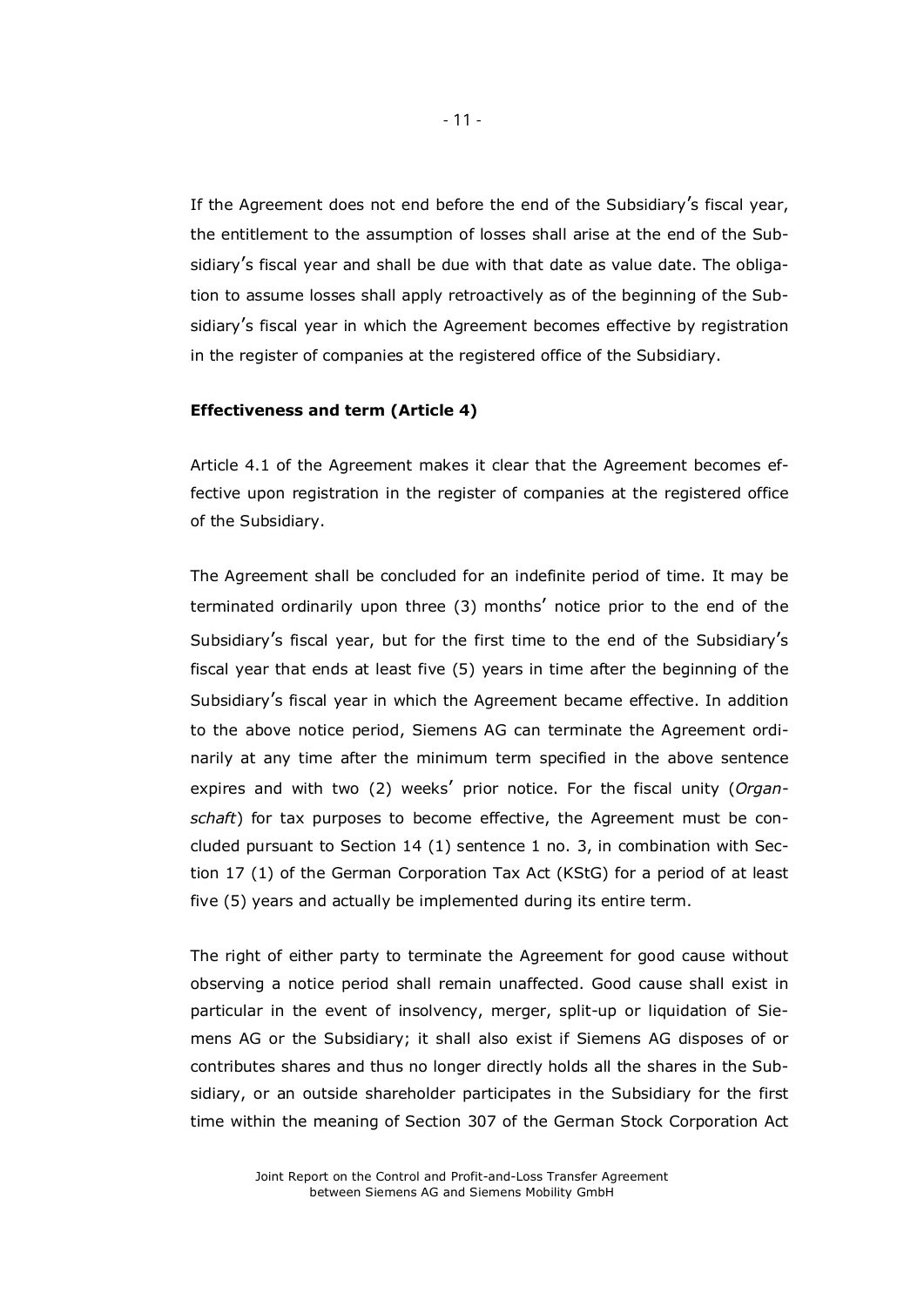(AktG) as a result of Siemens AG disposing of or contributing shares. In the event that shares are disposed of or contributed, Siemens AG may also terminate the Agreement as of the date of conclusion of the promissory agreement relating to the disposal or contribution of the shares in the Subsidiary, effective the date of transfer of the shares or at an earlier date. Good cause shall also exist in case of an initial public offering ("IPO") of the Subsidiary; in such a case, the Agreement can also be terminated as of the date on which the prospectus is approved by the responsible authority, effective the date on which the IPO is completed (transfer of the shares to the investors) or at an earlier date. The above is not an exhaustive enumeration of good causes.

Notice of termination shall be given in writing.

#### **Final provisions (Article 5)**

Pursuant to Article 5.1 of the Agreement, the interpretation of individual provisions of the Agreement is subject to Section 14 and Section 17 of the German Corporation Tax Act (KStG), as amended from time to time.

Article 5.2 of the Agreement contains a common so-called severability clause to ensure that the Agreement is maintained, should individual provisions, in whole or in part, turn out to be ineffective, unenforceable or incomplete. Therefore, should any provision of the Agreement be or become ineffective or unenforceable in whole or in part or should the Agreement contain a gap, this shall not affect the validity of the remaining provisions of the Agreement. In place of the ineffective or unenforceable provision, the parties shall agree on an effective or enforceable provision which, in its economic effect, comes as close as legally possible to that of the ineffective or unenforceable provision. In the event of a gap in the Agreement, the parties shall agree on a provision that would have been intended, in light of the object and purpose of the Agreement, had they considered the point on concluding the Agreement.

Pursuant to Article 5.3 of the Agreement, if a declaration is to be made in writing or in written form under the terms of the Agreement, such a declaration shall be signed by the issuer(s) authorized to represent the declaring par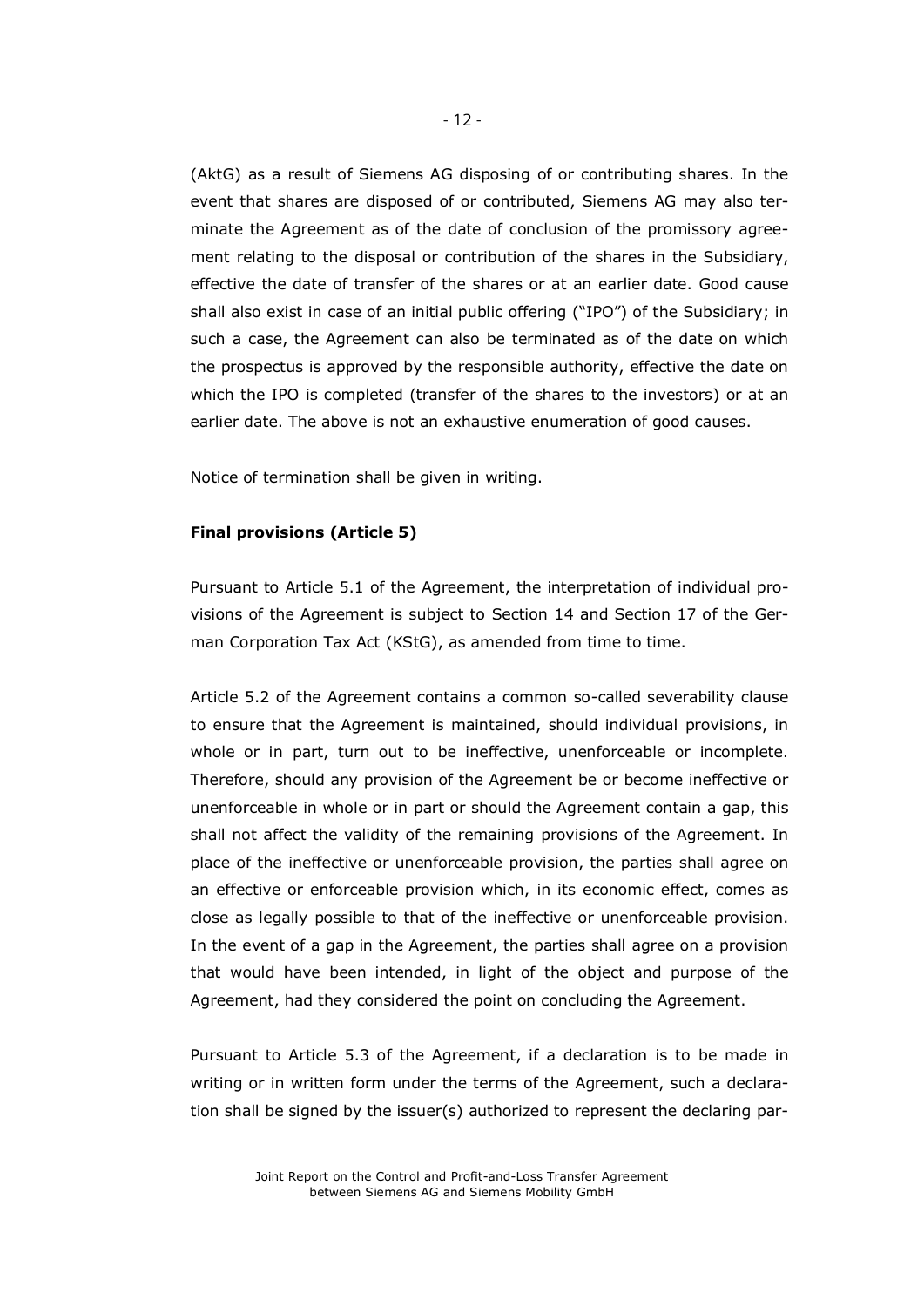ty, signing his/her name in his/her own hand, and transmitted to the other party as an original. This written form may not be replaced by the electronic form.

Pursuant to Article 5.4 of the Agreement, the place of performance and jurisdiction for both parties shall be Munich.

# **No compensation payments and no financial settlements, no requirement for an audit of the Agreement**

Siemens AG is the sole and direct shareholder of the Subsidiary. There are no outside shareholders. No compensation payments or financial settlements pursuant to Section 304 and Section 305, respectively, of the German Stock Corporation Act (AktG) are to be made. Moreover, it will not be necessary to have the Agreement audited by a contract auditor pursuant to Section 293b (1) of the German Stock Corporation Act (AktG) or to prepare an audit report pursuant to Section 293e of the German Stock Corporation Act (AktG). In the absence of any compensation payment pursuant to Section 304 of the German Stock Corporation Act (AktG) and any financial settlement pursuant to Section 305 of the German Stock Corporation Act (AktG), there is also no need to carry out an evaluation of the parties to the Agreement to determine the reasonableness of any compensation payment or financial settlement.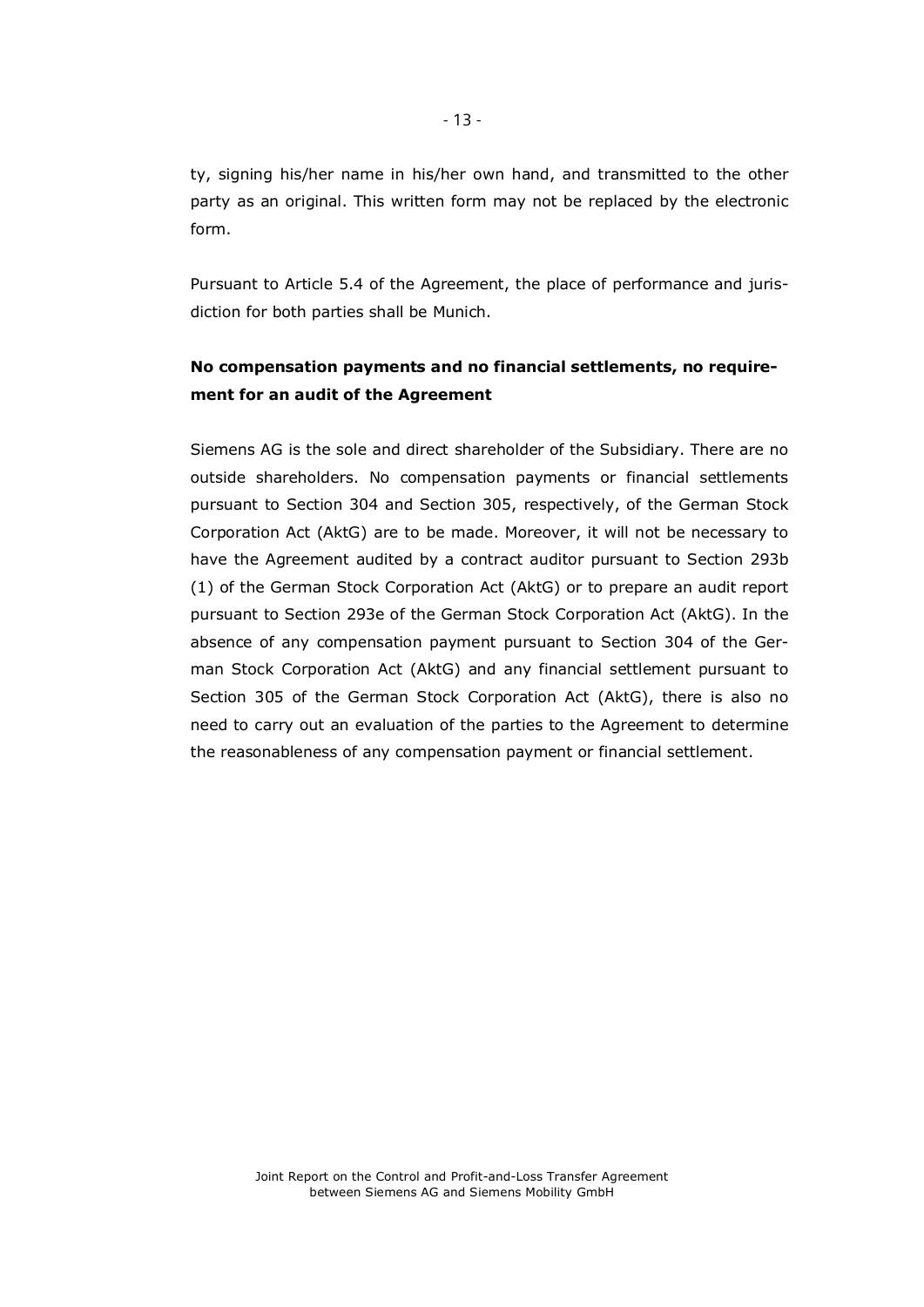A summary appraisal of the Agreement shows that, for the reasons presented above, it is beneficial to both Siemens AG and the Subsidiary.

Munich, December 3, 2019

# **Siemens Aktiengesellschaft**

# **The Managing Board**

| Kaeser (President and CEO) |  |
|----------------------------|--|
|----------------------------|--|

Dr. Busch Davis

Helmrich Kugel

Neike Sen

Prof. Dr. Thomas

Joint Report on the Control and Profit-and-Loss Transfer Agreement between Siemens AG and Siemens Mobility GmbH